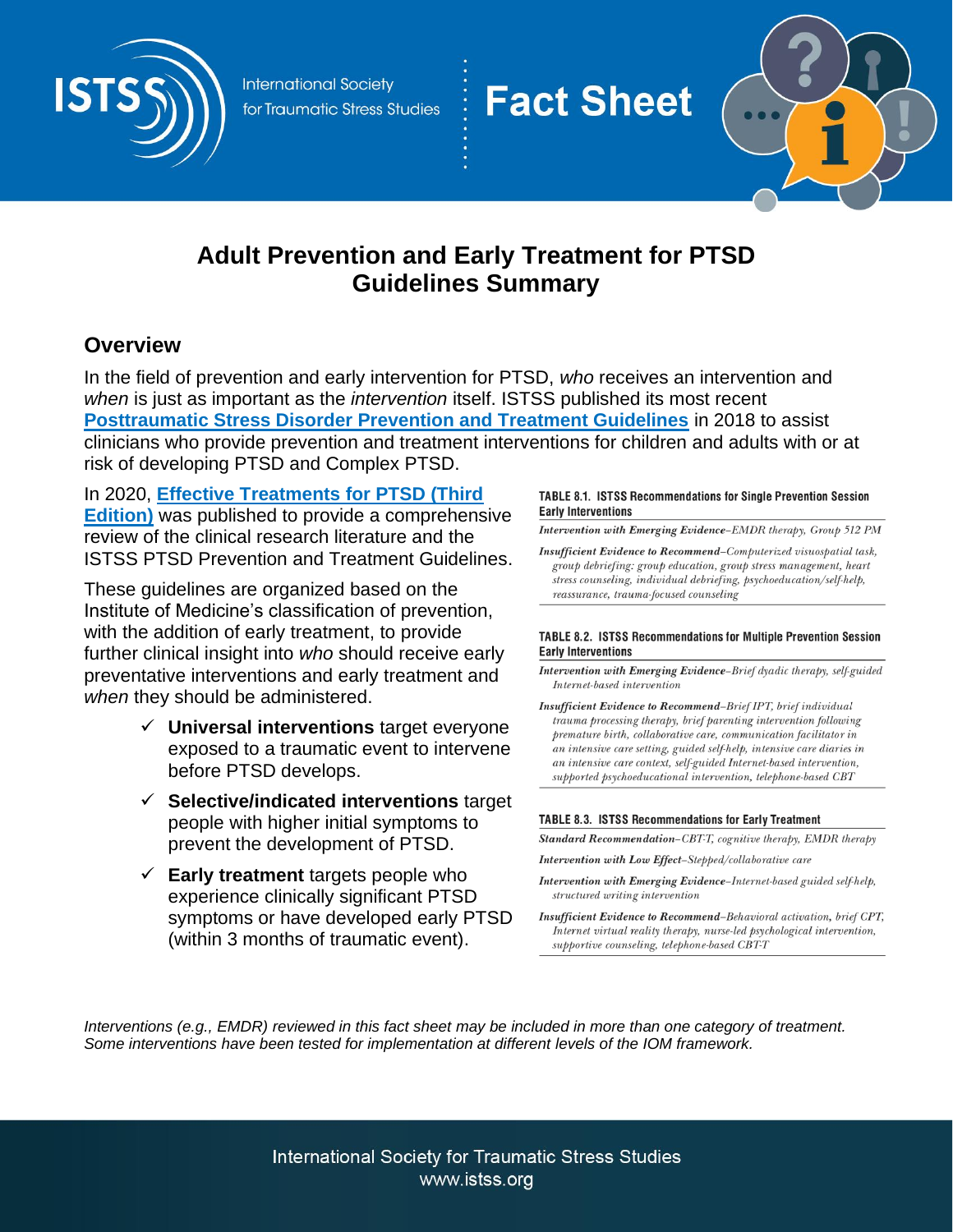

# **Fact Sheet** www.istss.org



# **Universal Preventative Interventions**

## **Post-Trauma Interventions with Trauma-Exposed Individuals**

Universal interventions are intended to be delivered to anyone who has been exposed to trauma, regardless of symptoms. Because most people go on to recovery naturally (See the [Natural Recovery Fact Sheet](https://istss.org/public-resources/natural-recovery-vs-ptsd)) and only 25% develop moderate to severe PTSD symptoms<sup>1</sup>, universal intervention is unlikely to have a major effect on psychiatric symptoms and can be harmful in some cases. Prevention and early intervention can help facilitate or increase the likelihood of natural recovery.

- ✓ **Single-session universal interventions** that have been tested to date were found to have *Insufficient Evidence to Recommend* and should not be used as a part of routine clinical practice. Examples include group and individual debriefing, which involves asking individuals to provide detailed facts of what happened, and their thoughts, reactions and symptoms before providing psychoeducation about symptoms and how to deal with them.
- ✓ **Multiple-session universal interventions** that have been tested to date were found to have *Insufficient Evidence to Recommend* as a universal prevention intervention. Examples include brief interpersonal counseling therapy and collaborative care.

# **Selective/Indicated Preventative Interventions**

### **Post-Trauma Interventions with Symptomatic Individuals**

Selective/Indicated interventions target people with higher traumatic stress symptoms shortly after exposure to a traumatic event, because these people have a greater likelihood of developing PTSD. Selective interventions are those that target individuals are at risk of developing PTSD but may not yet be symptomatic. Indicated interventions target those who have detectable symptoms. These interventions should be provided to at-risk populations for greatest treatment efficacy.

- ✓ **Single-session selective/indicated interventions** show potential for prevention and treatment of PTSD symptoms. Two single-session interventions were determined to be *Interventions with Emerging Evidence.*
	- o **Group 512 PM** is an indicated intervention intended to be used for groups that have been exposed to a shared trauma. It is based on debriefing that is supplemented with cohesion training exercises; for example, playing cooperative team games. The cohesion training is intended to be a critical part of the intervention, as cohesion is thought to have protective effects in preventing stress.
	- o **Single-session Eye Movement Desensitization and Reprocessing (EMDR)** follows the EMDR Protocol for Recent Critical Incidents. It is a selective intervention that targets the worst fragment of the trauma memory, followed by the remaining fragments, until all the fragments have been processed. [For more information, watch](https://youtu.be/JN36bwN-sP0) the ISTSS [Conversations with Creators episode on Single Session EMDR](https://youtu.be/JN36bwN-sP0) with the developer of the EMDR Protocol for Recent Critical Incidents, Dr. Ignacio Jarero.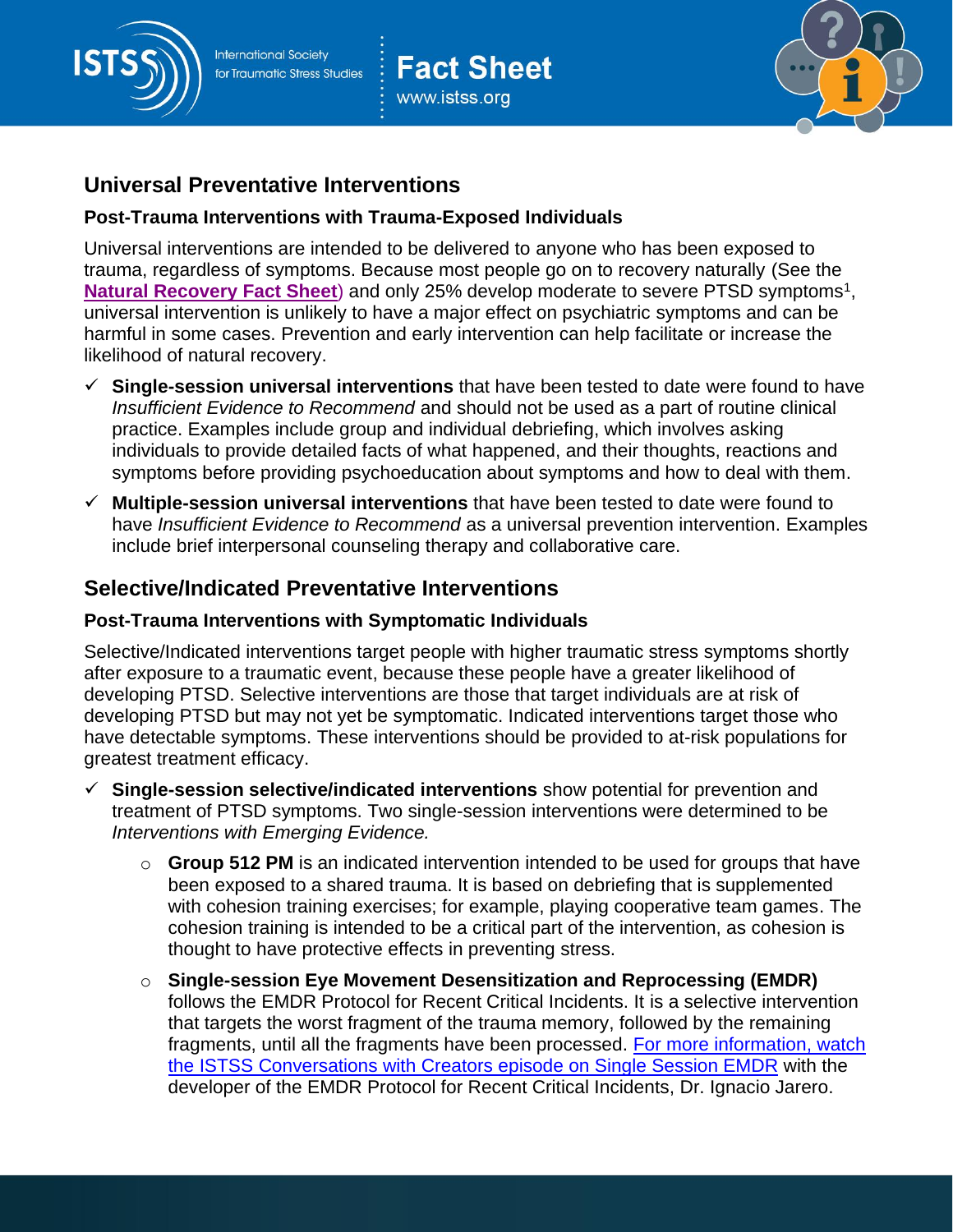

**Fact Sheet** www.istss.org



- ✓ **Multiple-session selective/indicated interventions** show potential for prevention and treatment of PTSD symptoms. Two multiple-session interventions were determined to be *Interventions with Emerging Evidence.*
	- o **Brief dyadic therapy** is a selective intervention delivered to a trauma survivor and significant other. It aims to target the social support process following trauma exposure and involves elements of psychoeducation and motivational interviewing, aiming to enhance healthy emotional processing. [For more information, watch](https://youtu.be/Jm1p6728_MQ) the ISTSS [Conversations with Creators episode on brief dyadic therapy](https://youtu.be/Jm1p6728_MQ) with the developers of this intervention, Dr. Matthew Cordova and Dr. Josef Ruzek.
	- o **Trauma TIPS** is a selective internet-based self-guided intervention based on CBT principles of psychoeducation, stress/relaxation techniques and in vivo exposure. In clinical trials, it was most effective for people with severe initial PTSD symptoms.
- $\checkmark$  Although there is promising evidence for single- and multiple-session selective/indicated interventions, further evidence is needed to support their efficacy to prevent PTSD.

# **Early Treatment Interventions**

## **Post-Trauma Interventions with Individuals with Emerging Traumatic Stress Symptoms**

Early treatment interventions target people who experience clinically significant PTSD symptoms or are provided shortly after an individual has developed PTSD (within three months of trauma exposure). Nearly all early treatments are multiple-session interventions; thus, this section is organized by level of supporting evidence.

- ✓ *Early Treatment Interventions with Standard Recommendations*
	- o **Cognitive-Behavioral Therapy with a Trauma Focus** includes all treatments that use standard CBT principles together with trauma processing. This may include relaxation training, psychoeducation, therapeutic exposure or cognitive restructuring.
	- o **Cognitive Therapy** uses techniques to identify and challenge negative automatic thoughts and modify underlying cognitive schemas with less emphasis on exposure to traumatic memories.
	- o **Brief EMDR Therapy** typically includes focusing on fragments of the trauma memory while simultaneously engaging in dual-attention stimulation using eye movements.
- ✓ *Early Treatment Interventions with Low Effect* 
	- o A **Stepped and Collaborative Care Model** has primarily been tested among injured patients. It includes integrated care and provision of flexible interventions based on identified need. Intervention is normally CBT-based, but may also include other psychological approaches (e.g. motivational interviewing), components of case management, and psychopharmacotherapy. [For more information, watch](https://youtu.be/7ssXZmtnYvM) the ISTSS [Conversations with Creators episode on Stepped Collaborative Care](https://youtu.be/7ssXZmtnYvM) with the developer of this model of intervention, Dr. Douglas Zatzick.
- ✓ *Early Treatment Interventions with Emerging Evidence*
	- o **Internet-Based Self-Help** is a 10-week CBT-based self-help program consisting of psychoeducation and introduction of adaptive coping strategies.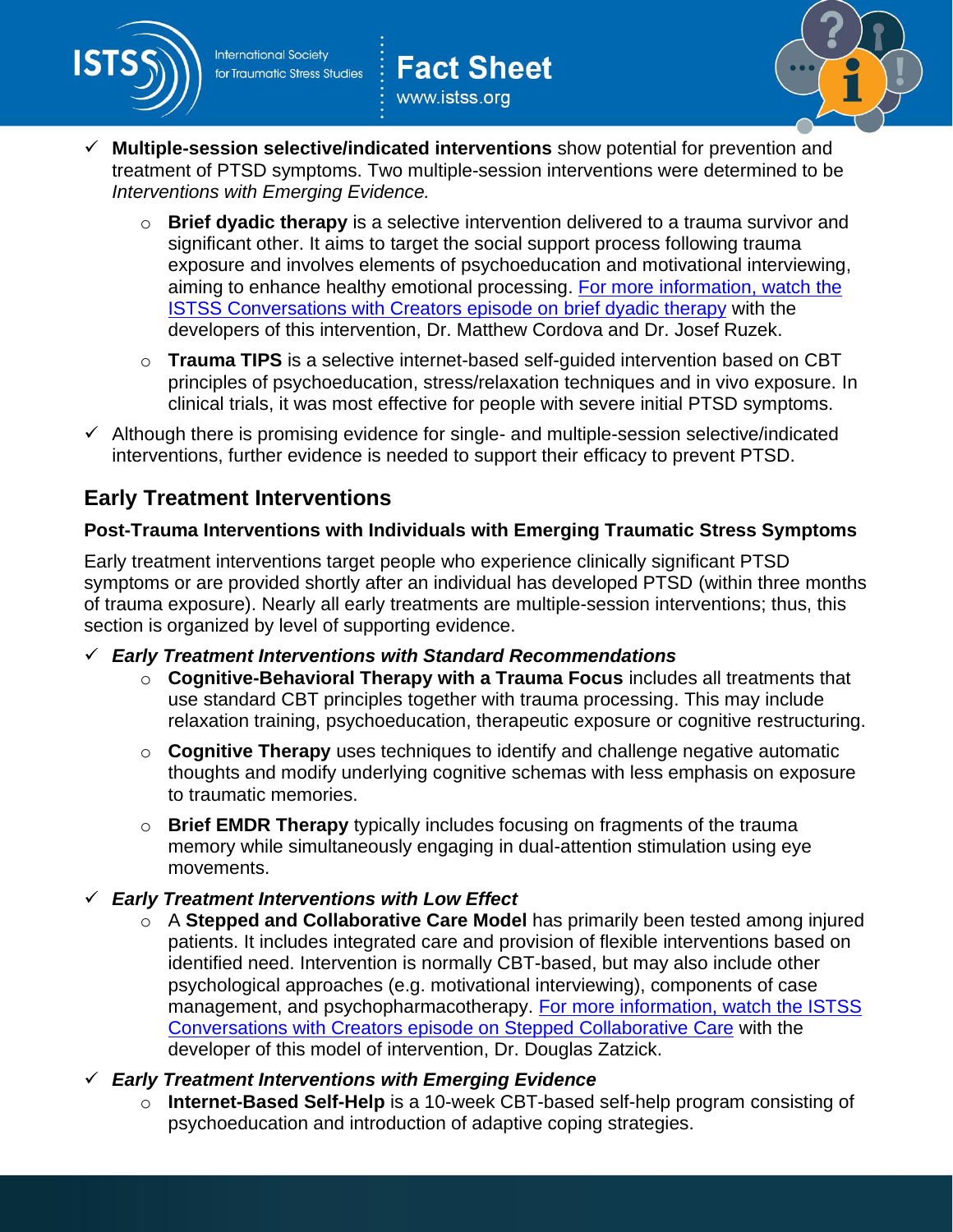

**Fact Sheet** www.istss.org



- o **Structured Writing** encompasses interventions that rely exclusively on guided writing assignments about the trauma experience that function like a form of exposure. For more information, watch the ISTSS [Conversations with Creators](https://youtu.be/lTAjUS42zw4)  [episode on Structured Writing](https://youtu.be/lTAjUS42zw4) with the developer of this intervention, Dr. Arnold van Emmerik.
- ✓ *Early Treatment Interventions with Insufficient Evidence to Recommend*
	- o Behavioral activation, brief CPT, internet virtual reality therapy, nurse-led psychological intervention, supportive counseling and telephone-based CBT-T were found to have insufficient evidence to recommend for the early treatment of PTSD among adults.

# **Early Pharmacological Intervention**

Early pharmacological intervention includes prescription of medication in adults within the first three months of exposure to a traumatic event to reduce adrenergic activity to reduce noradrenaline release.

- ✓ *Early Universal Pharmacological Interventions with Emerging Evidence*
	- o **Hydrocortisone** prescribed within the first three months could be considered as a preventative intervention for people with severe physical illness or injury, shortly after a traumatic event.
- ✓ *Early Pharmacological Treatment Interventions with Insufficient Evidence* 
	- o Docosahexaenoic acid, escitalopram, gabapentin, oxytocin and propranolol within the first three months of a traumatic event have insufficient evidence for the prevention or treatment of PTSD symptoms among adults.

### **Summary**

- $\checkmark$  Because most people will recover naturally following trauma exposure, universal prevention strategies have largely been found to have insufficient evidence to recommend and in some cases, may actually be harmful.
- $\checkmark$  Current evidence suggests it is important to target interventions to the population at risk with higher symptoms for greatest treatment efficacy, given that these people are most likely to develop PTSD.<sup>1</sup>
- $\checkmark$  Research suggests that selective/indicated interventions focusing on social support, skill building, cognitive restructuring and therapeutic exposure may be most effective for those who are at risk for PTSD or demonstrating early symptoms, but do not yet meet criteria for a trauma-related disorder.
- $\checkmark$  There is a strong body of literature suggesting the efficacy of trauma focused CBT, cognitive therapy and EMDR for those experiencing clinically significant PTSD symptoms or those who have developed early PTSD (within three months of trauma exposure).

# **ISTSS' Sources for More Information**

✓ **[Effective Treatments for PTSD](https://istss.org/clinical-resources/treating-trauma/new-istss-prevention-and-treatment-guidelines#book) (Third Edition)** provides a comprehensive review the clinical research literature and PTSD practice guidelines in order to assist clinicians who provide prevention and treatment interventions for children, adolescents and adults with or at risk of developing PTSD and Complex PTSD.